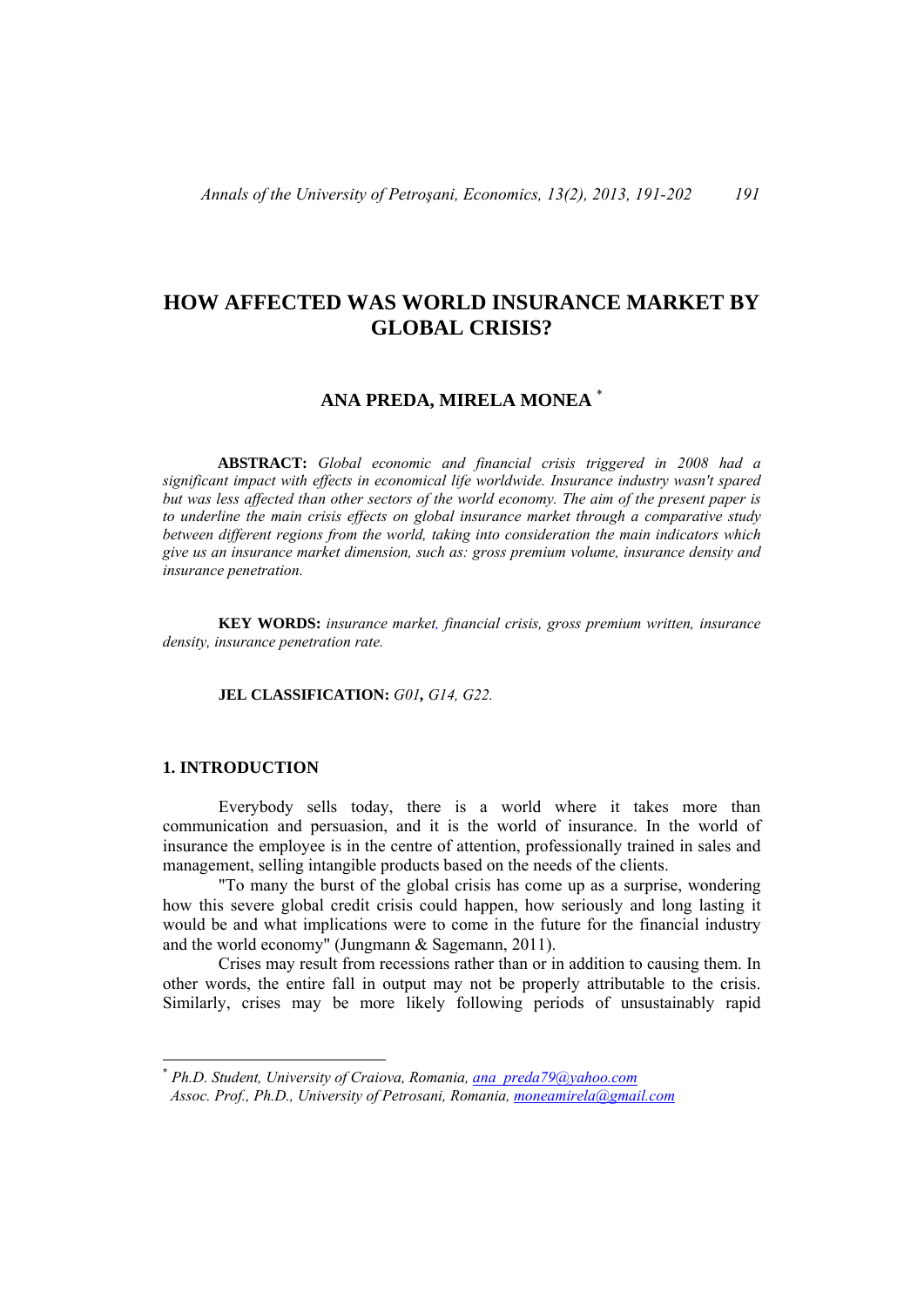economic growth; in this case, simply taking the difference between growth rates before and after the event will exaggerate its effects (Lomborg, 2004).

The financial crisis might make us more responsible for the financial protection, being aware of the necessity and importance of personal actions in order to insure our financial future, changing our perspective on savings, making us understand that no one will insure financial protection to the loved ones or a greater pension than ourselves. We go through a financial crisis, not the first and possibly not the last, either, but we must ensure that, as far as possible, we go in the direction we want.

It is very difficult for the insurance companies today to maintain their clients. In order to obtain the clients' loyalty, they should become more popular, should win the customers' trust, since this is essential especially in life insurance, where the duration of the policyholder - insurer relationship is longer. We believe that present client of an insurance company might attract or repel future clients, their previous experiences are very relevant for the expected level of quality, the insurance companies should offer a higher level of quality than the minimum expected by the client, which I believe is very difficult to achieve by insurers in times of financial crisis.

The private insurance market provides coverage that is not available from the government markets, and it is not bound by the diplomatic policy of any one nation (Cook, 2007).

We believe that only in conditions of developing complex strategies of knowing the clients, segmenting the basis of clients on various criteria, adapting the offered products to the needs of the clients, the companies might increase their sales. On a long term, insurances will be affected by the prolonged crisis that will affect the customer's attitude; financial education is still low in many countries, as well as the degree of understanding the new products, such as the unit-linked ones. The companies that will sell guaranteed life insurances, that is policies where the investment risk is assumed by the insurer, and the profit obtained is shared with the customer, will win in the future, In times of crisis, life insurance with significant protection components are required, or else they will not be bought.

In the following year consumers will be reoriented towards products with protection components, giving up, at least for a while, the products with high investment part. We also believe that insurers will have to focus on products with significant differences between them, since these differences will determine the client to choose more easily. Slightly different products are not of interest, analyzing small detail takes time. Therefore, from a strategic point of view, insurers should develop a limited range of products, but with significant differences between them.

One of the most important features characterizing the development of the world insurance system at present is globalization of world insurance market, which is manifest by a gradual liquidation of economic and legislative barriers separating the insurance markets of certain states. An other characteristic of the international insurance market is the existence of an important number of insurance companies operating in various organizational-legal forms, concentration of enormous capital and assets, an extremely large range of operations and insurance products offered, a developed legislation regarding the field of insurance and a viable state surveillance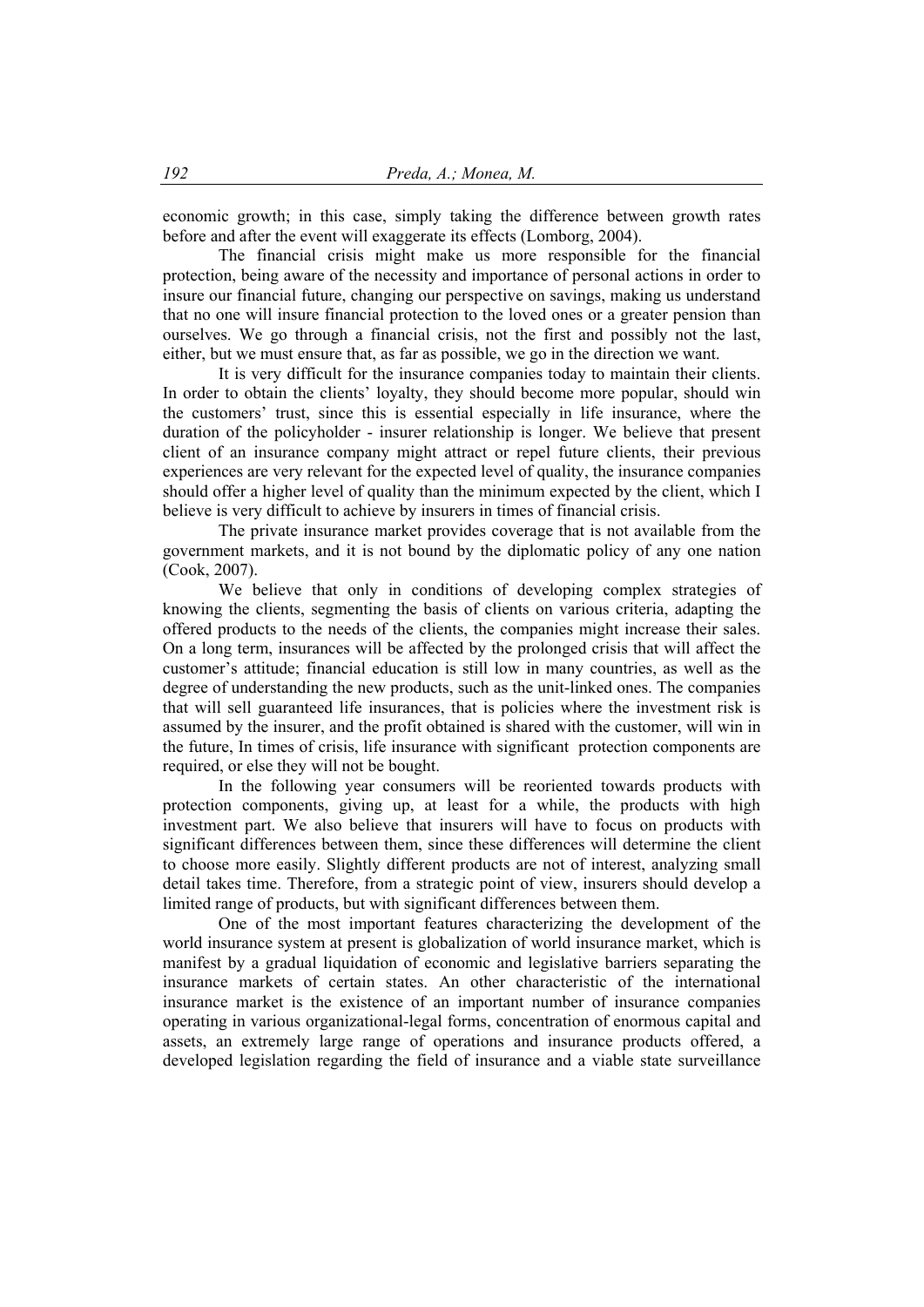system, diverse associations and unions of insurers and policyholders, a well developed system of intermediaries, consulting and rating firms.

The current global financial crisis is the worst the world has seen since the Great Depression during 1929-33. The severe worldwide recession - which in most countries began to show up in 2008 - was triggered by the housing bubble in the USA (Jungmann & Sagemann, 2011).

The effects are visible, enveloping and with major consequences in economic field and in economic politics, and has social and cultural dimension.

# **2. INSURANCE MARKET ANALYSIS THROUGH GROSS WRITTEN PREMIUM BEFORE AND AFTER FINANCIAL CRISIS TRIGGER**

The situation of the main markets from the world, before the financial crisis through the first indicator taken into consideration - gross written premium is presented in Table 1 (total gross written premium), and Table 2 (gross written premim from life and non-life insurance).

| <b>Region</b>  |         | <b>Total gross written premium</b> |         |  |  |  |  |
|----------------|---------|------------------------------------|---------|--|--|--|--|
|                | 2005    | 2006                               | 2007    |  |  |  |  |
| <b>AMERICA</b> | 1246641 | 1329729                            | 1417463 |  |  |  |  |
| <b>EUROPE</b>  | 1335057 | 1484881                            | 1680693 |  |  |  |  |
| <b>ASIA</b>    | 765221  | 800819                             | 840601  |  |  |  |  |
| <b>AFRICA</b>  | 42718   | 49667                              | 53294   |  |  |  |  |
| <b>OCEANIA</b> | 56190   | 58316                              | 68818   |  |  |  |  |
| World          | 3445827 | 3723412                            | 4060869 |  |  |  |  |

#### **Table 1. Total gross written premium before the start of the financial crisis (Millions of USD)**

*Source: Annual Reports Swiss Re: Swiss Re,Sigma Nr. 5/2006, Swiss Re,Sigma Nr. 4/2007, Swiss Re,Sigma Nr. 3/2008*

| Table 2. Gross written premium from life and non-life insurance before the start of the |                                    |  |  |  |
|-----------------------------------------------------------------------------------------|------------------------------------|--|--|--|
|                                                                                         | financial crisis (Millions of USD) |  |  |  |

| <b>Region</b>  |                | Gross written premium from life<br>insurance |         | Gross written premium from non-<br>life insurance |         |         |  |
|----------------|----------------|----------------------------------------------|---------|---------------------------------------------------|---------|---------|--|
|                | 2005           | 2006                                         | 2007    | 2005                                              | 2006    | 2007    |  |
| <b>AMERICA</b> | 556121         | 601784                                       | 659759  | 690520                                            | 727945  | 757703  |  |
| <b>EUROPE</b>  | 812226         | 940586                                       | 1035942 | 522830                                            | 544295  | 644751  |  |
| <b>ASIA</b>    | 578567         | 602266                                       | 623469  | 186644                                            | 198553  | 217132  |  |
| <b>AFRICA</b>  | 29676          | 35468                                        | 38111   | 13042                                             | 14200   | 15183   |  |
| <b>OCEANIA</b> | 29214<br>26968 |                                              | 35807   | 29222                                             | 29102   | 33011   |  |
| World          | 2003558        | 2209318                                      | 2393088 | 1442258                                           | 1514095 | 1667780 |  |

*Source: Annual Reports Swiss Re: Swiss Re, Sigma Nr. 5/2006, Swiss Re,Sigma Nr. 4/2007, Swiss Re,Sigma Nr. 3/2008*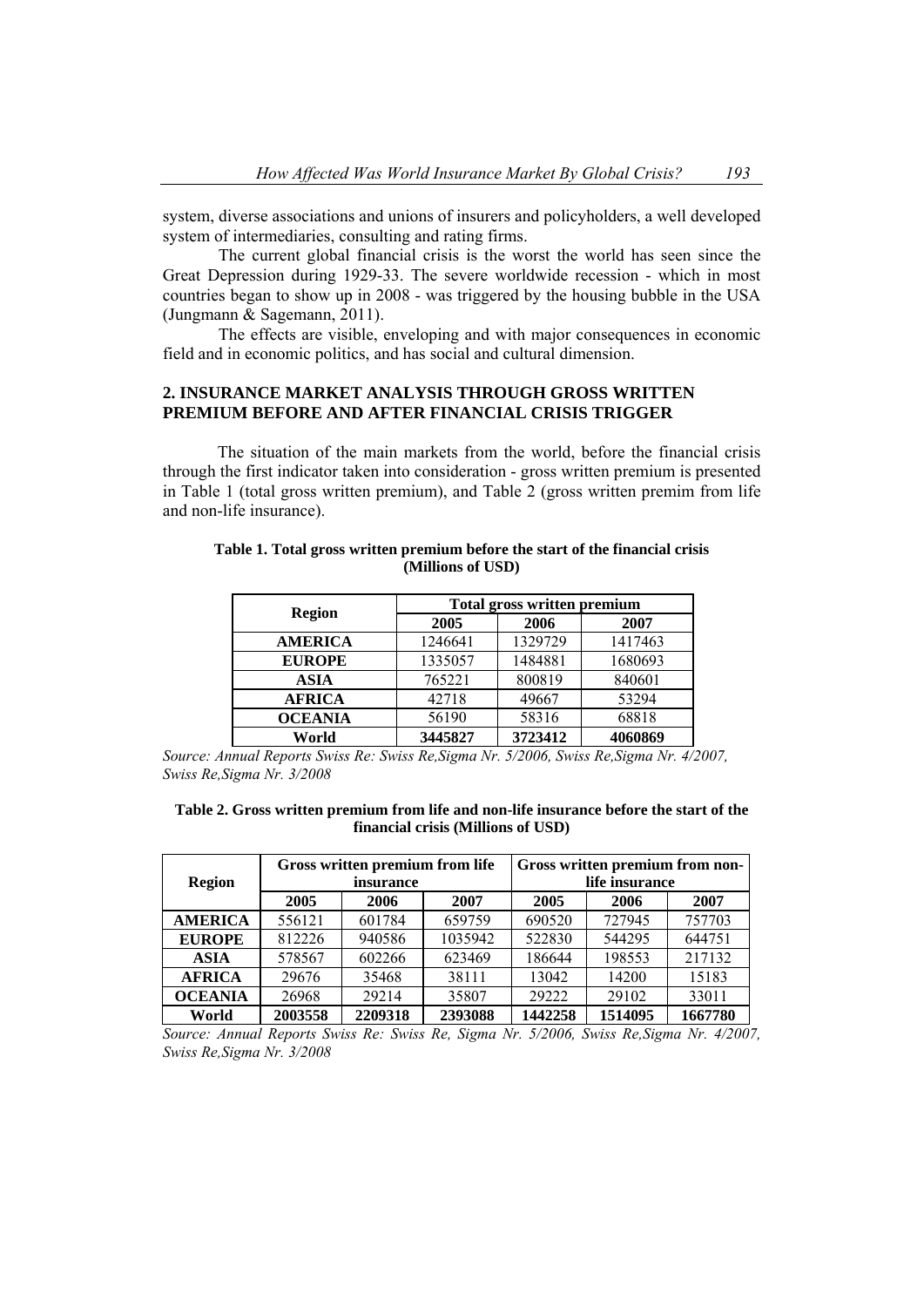The authority of Europe is to be noticed over all the other areas, including America and Asia. The most significant increase is seen in life insurance that evolved faster than the others, they representing 59% in the total of premiums collected worldwide in the year 2007. In Africa and Oceania a low level of premiums are seen compared to other areas, as well as a slow rate of development in the analyzed period.

Trends in world insurance market by region under the influence of the financial crisis are presented in Table no. 3 (total gross written premium), and Table 4 (gross written premium from life and non-life insurance).

|                |         | <b>Total gross written premium</b> |         |  |  |  |  |  |
|----------------|---------|------------------------------------|---------|--|--|--|--|--|
| <b>Region</b>  | 2008    | 2009                               | 2010    |  |  |  |  |  |
| <b>AMERICA</b> | 1450749 | 1349495                            | 1409530 |  |  |  |  |  |
| <b>EUROPE</b>  | 1753200 | 1610620                            | 1620437 |  |  |  |  |  |
| <b>ASIA</b>    | 933358  | 989451                             | 1161118 |  |  |  |  |  |
| <b>AFRICA</b>  | 54713   | 49287                              | 66719   |  |  |  |  |  |
| <b>OCEANIA</b> | 77716   | 67241                              | 81160   |  |  |  |  |  |
| World          | 4269736 | 4066094                            | 4338964 |  |  |  |  |  |

**Table 3. Gross written premium after the start of the financial crisis (Millions of USD)** 

*Source: Annual Reports Swiss Re: Swiss Re, Sigma Nr.3/2009, Swiss Re,Sigma Nr. 2/2010, Swiss Re,Sigma Nr. 2/2011,* 

**Table 4. Gross written premium from life and non-life insurance after the start of the financial crisis (Millions of USD)** 

| <b>Region</b>  | Gross written premium from life | insurance                     |         | <b>Gross written premium from non-</b><br>life insurance |                     |           |  |
|----------------|---------------------------------|-------------------------------|---------|----------------------------------------------------------|---------------------|-----------|--|
|                | 2008                            | 2009                          | 2010    | 2008                                                     | 2009                | 2010      |  |
| <b>AMERICA</b> | 666.954                         | 579.626                       | 612.349 | 783.795                                                  | 769.869             | 797.181   |  |
| <b>EUROPE</b>  | 1.050.815                       | 953.515                       | 965.661 | 702.385                                                  | 657.105             | 654.776   |  |
| <b>ASIA</b>    | 690.951                         | 732.267                       | 855.370 | 242.407                                                  | 257.184             | 305.748   |  |
| <b>AFRICA</b>  | 37.866                          | 32.564                        | 47.244  | 16.847                                                   | 16.723              | 19.475    |  |
| <b>OCEANIA</b> | 43.835                          | 33.594                        | 39.448  | 33.881                                                   | 33.647              | 41.712    |  |
| World          |                                 | 2.490.421 2.331.566 2.520.072 |         |                                                          | 1.779.315 1.734.528 | 1.818.892 |  |

*Source: Annual Reports Swiss Re: Swiss Re,Sigma Nr.3/2009, Swiss Re,Sigma Nr. 2/2010, Swiss Re,Sigma Nr. 2/2011,*

Europe remains the largest insurance market from the world that still dictates the world insurance trends, followed by America, Asia, Oceania and Africa.

Crisis has undermined the stability of the Euro zone and the overall EU and indeed marks the historical shock to which policy makers so far hardly find adequate responses – understanding the role of banks, financial market integration and the overall EU single market developments is required as is the understanding of global international financial markets (Welfens & Cillian, 2011).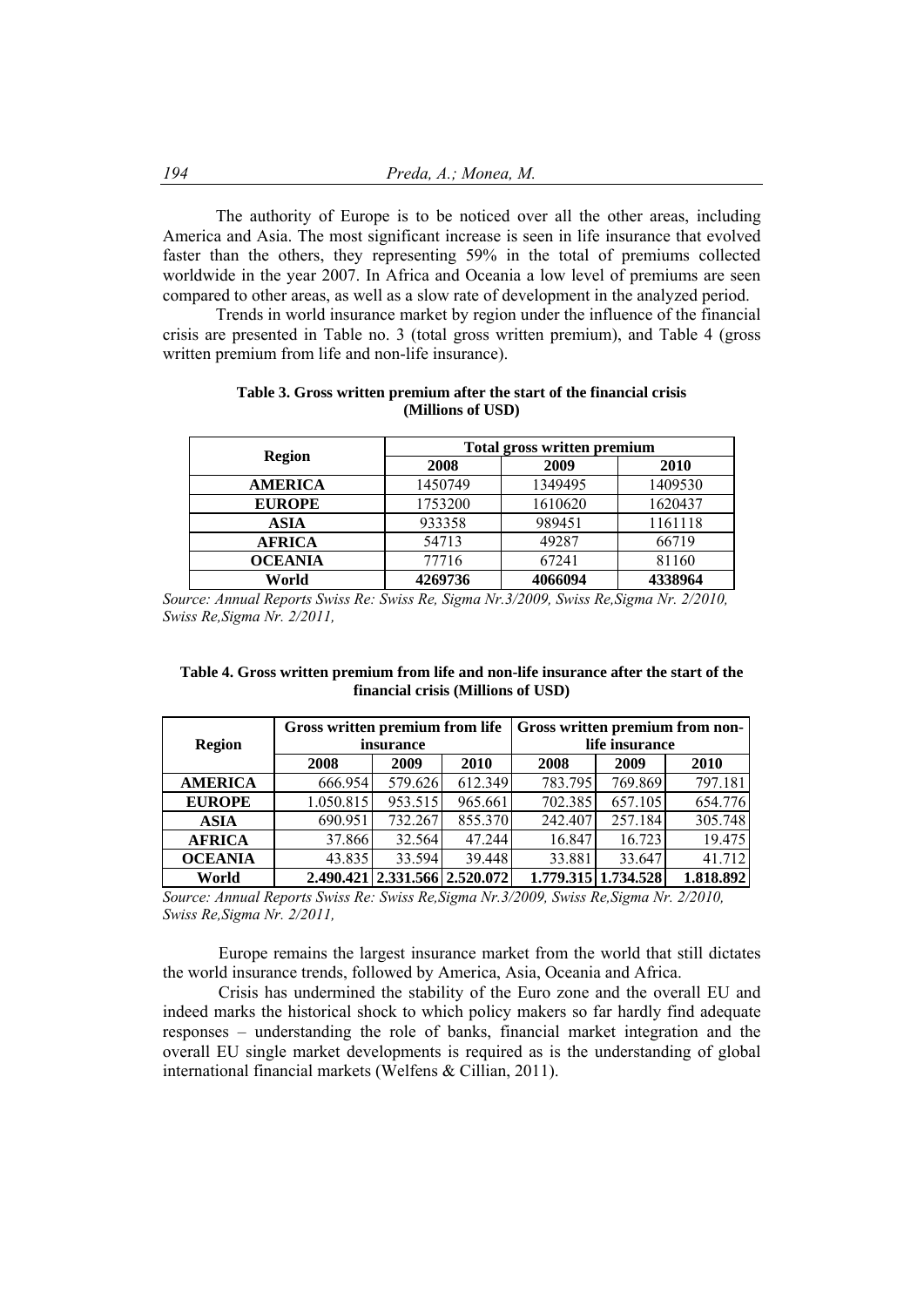Most affected by financial crisis was the year of 2009, when it is notice a decrease of gross premium written in all regions, with an exception in case of Asia, where in the entire period of analysis the premium increased continuously, both from life and non-life insurance. Worldwide the total premium volume decreased in the year of 2009 with 4.77% comparatively with the previous year, most in life insurance (almost a decrease of premiums with 6.38%). In 2010 it is notice a slightly recovering being recording an increase of total premium volume of 6.29% compared with 2009, and in life insurance with 7.48%. In Europe total premium volume decreased in 2009 with 8.13% compared with 2008, and in life insurance was a decrease of 9.26%. In 2010 European insurance market records an increase of premium volume of 0.6%, a little much from life insurance of 1.26%.

On America's insurance market gross premium volume decreased in 2009 with 6.98% compared with 2008, and the premium from life insurance decreased with 13.09%. The trends changed in 2010 when it is notice an increase with 4.25% of gross premium volume from total insurance activity, and with 5.34% from life insurance. In Africa and Oceania recorded decline in total premium volume in 2009 with 9.91% and 13.47%, and than in 2010 recorded an accelerated increase of 26.12%and 17.15%.

| <b>Region</b>  |         | <b>Total gross written</b><br>premium |         | <b>Gross written</b><br>premium from life<br><i>insurance</i> | <b>Gross written</b><br>premium from non-<br>life insurance |         |  |
|----------------|---------|---------------------------------------|---------|---------------------------------------------------------------|-------------------------------------------------------------|---------|--|
|                | 2011    | 2012                                  | 2011    | 2012                                                          | 2011                                                        | 2012    |  |
| <b>AMERICA</b> | 1480164 | 1562153                               | 654935  | 691372                                                        | 825230                                                      | 870781  |  |
| <b>EUROPA</b>  | 1650866 | 1535176                               | 937168  | 876444                                                        | 713699                                                      | 658732  |  |
| <b>ASIA</b>    | 1298139 | 1346223                               | 941958  | 957712                                                        | 356180                                                      | 388511  |  |
| <b>AFRICA</b>  | 68080   | 71891                                 | 46297   | 49888                                                         | 21782                                                       | 22002   |  |
| <b>OCEANIA</b> | 99438   | 97071                                 | 46810   | 45448                                                         | 52628                                                       | 51624   |  |
| World          | 4596687 | 4612514                               | 2627168 | 2620864                                                       | 1969519                                                     | 1991650 |  |

**Table 5. Gross written premium from life and non-life insurance post crisis (Millions of USD)** 

*Source: Annual Reports Swiss Re: Swiss Re,Sigma Nr. 3/2012, Swiss Re,Sigma Nr 3/2013*

We analyzed international insurance market before the start of the financial crisis, during the crisis and the period post crisis, until present time through the total gross written premium and gross written premium from life and non-life insurance, and the conclusion is that at the present time, the gross written premium from life insurance represent 56%-58% from total gross written premium worldwide.

The share of life and non-life insurance in total premiums written worldwide is presented in Figure 1.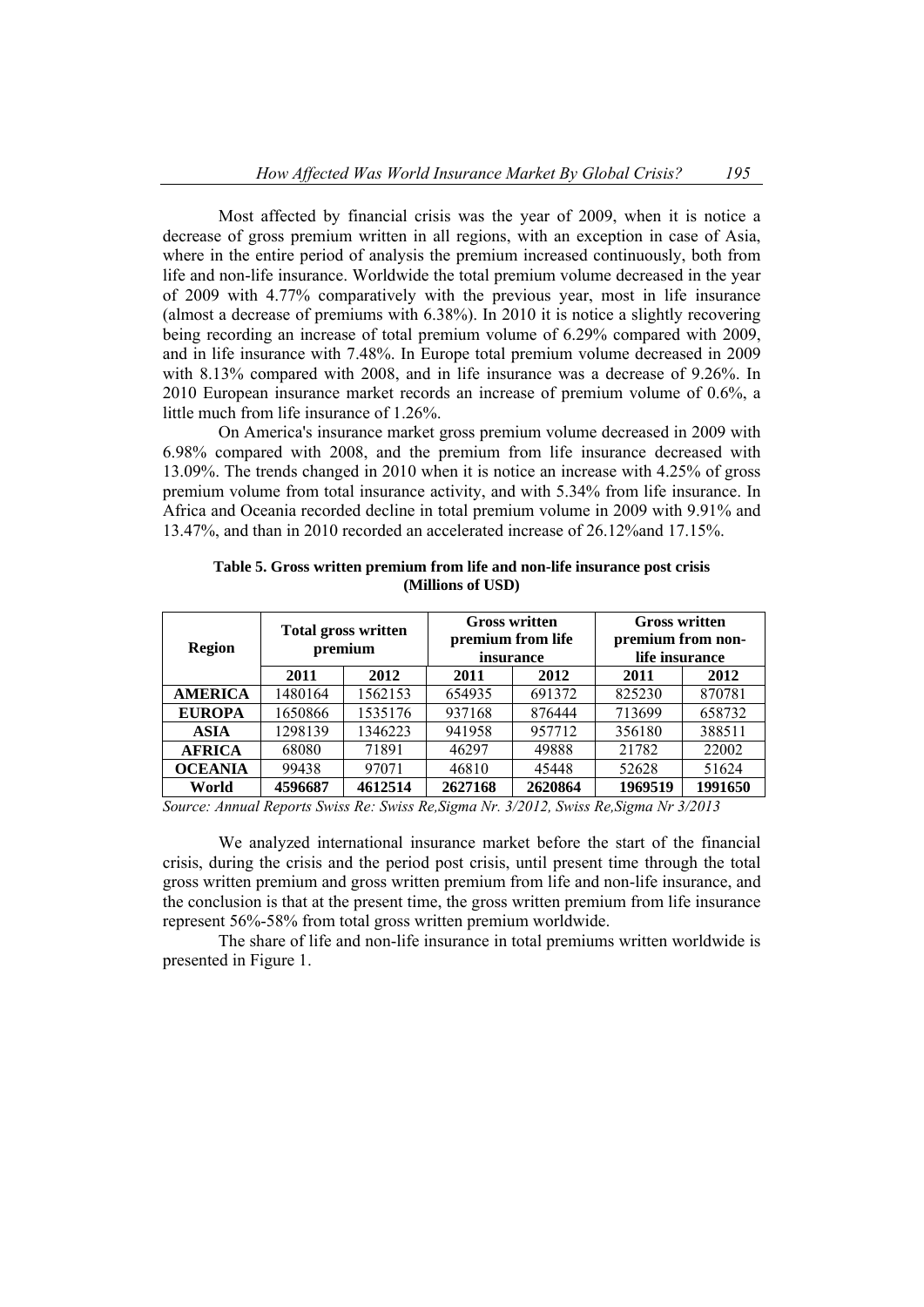



# **3. COMPARATIVE STUDY ON INSURANCE DENSITY**

In addition to gross premium written for dimensioning insurance market it was used another indicator, insurance density. Insurance density is defined as the ratio of premium to total population (or insurance premiums in US\$ per capita).

It was analyzed insurance density on global level before the beginning of the financial crisis and after financial crisis trigger, on main world region.

|                                           | 2005                                                     |                                                                         |                                                         | 2006                                                                    | 2007                                                     |                                                                        |
|-------------------------------------------|----------------------------------------------------------|-------------------------------------------------------------------------|---------------------------------------------------------|-------------------------------------------------------------------------|----------------------------------------------------------|------------------------------------------------------------------------|
| <b>Region</b>                             | <b>Insurance</b><br>density<br>(from life)<br>insurance) | <b>Insurance</b><br>density<br>(total)<br><b>business</b><br>insurance) | <b>Insurance</b><br>density<br>(from life<br>insurance) | <b>Insurance</b><br>density<br>(total)<br><b>business</b><br>insurance) | <b>Insurance</b><br>density<br>(from life)<br>insurance) | <b>Insurance</b><br>density<br>(total<br><b>business</b><br>insurance) |
| <b>North</b><br>America                   | 1686.3                                                   | 3735.1                                                                  | 1731.8                                                  | 3804.0                                                                  | 1869.3                                                   | 3984.8                                                                 |
| Latin<br>America<br>and<br><b>Caraibe</b> | 42.0                                                     | 105.7                                                                   | 51.3                                                    | 126.7                                                                   | 63.1                                                     | 154.1                                                                  |
| <b>Europe</b>                             | 911.8                                                    | 1513.8                                                                  | 1119.6                                                  | 1745.7                                                                  | 1222.6                                                   | 1962.4                                                                 |
| Asia                                      | 149.6                                                    | 197.9                                                                   | 154.6                                                   | 205.0                                                                   | 156.7                                                    | 210.7                                                                  |
| <b>Oceania</b>                            | 885.0                                                    | 1786.3                                                                  | 896.3                                                   | 1787.3                                                                  | 1071.4                                                   | 2059.5                                                                 |
| Africa                                    | 30.7                                                     | 44.2                                                                    | 38.3                                                    | 53.6                                                                    | 39.6                                                     | 55.3                                                                   |
| World                                     | 299.5                                                    | 518.5                                                                   | 330.6                                                   | 554.8                                                                   | 358.1                                                    | 607.7                                                                  |

## **Table 6. Insurance density by regions before the beginning of the financial crisis (USD/inhabitant)**

*Source: Annual Reports Swiss Re: Swiss Re,Sigma Nr. 5/2006, Swiss Re,Sigma Nr. 4/2007, Swiss Re,Sigma Nr. 3/2008*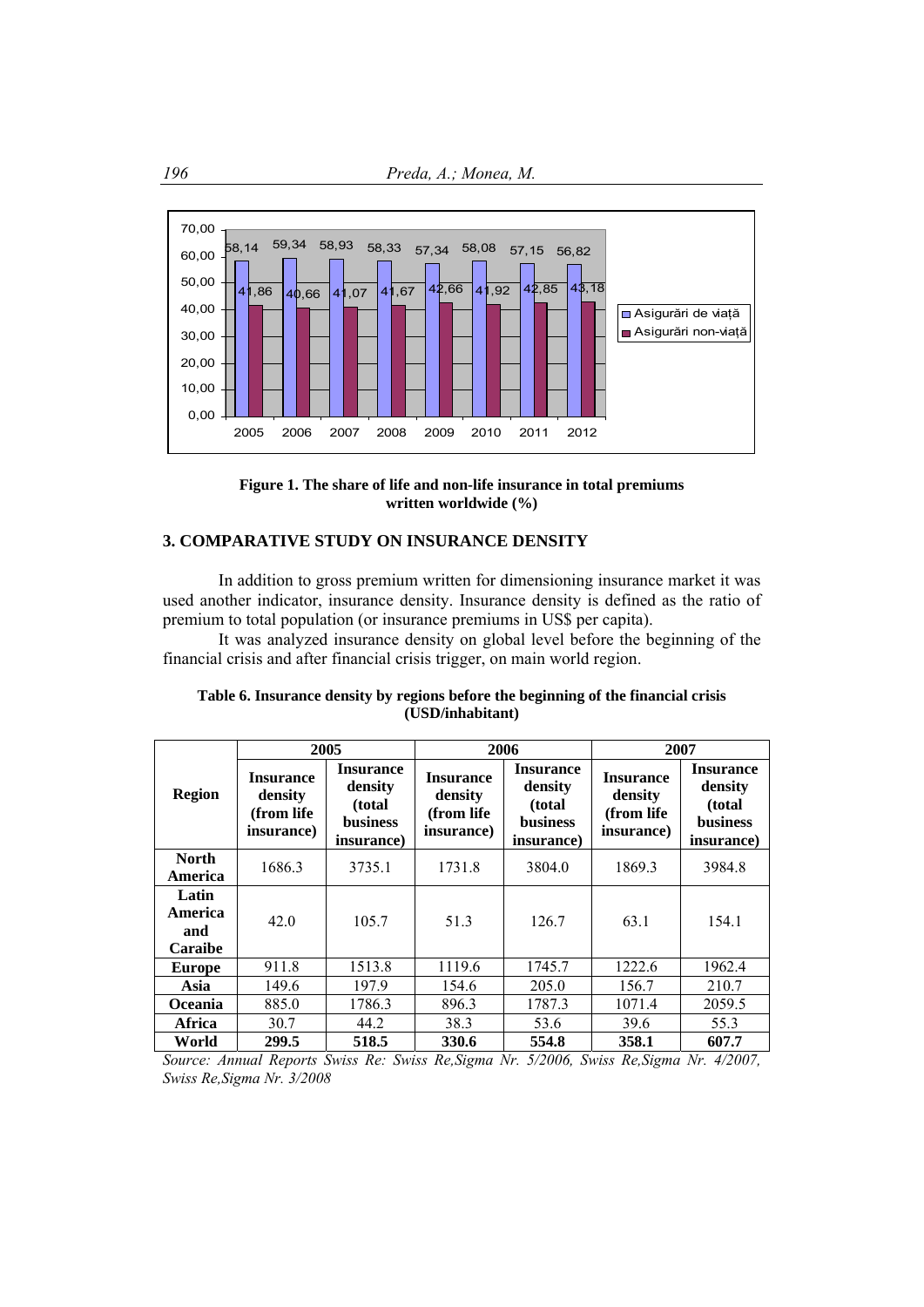|                                    | 2008                                                     |                                                                         | 2009                                                    |                                                                         | 2010                                                     |                                                                  |
|------------------------------------|----------------------------------------------------------|-------------------------------------------------------------------------|---------------------------------------------------------|-------------------------------------------------------------------------|----------------------------------------------------------|------------------------------------------------------------------|
| <b>Region</b>                      | <b>Insurance</b><br>density<br>(from life)<br>insurance) | <b>Insurance</b><br>density<br>(total)<br><b>business</b><br>insurance) | <b>Insurance</b><br>density<br>(from life<br>insurance) | <b>Insurance</b><br>density<br>(total)<br><b>business</b><br>insurance) | <b>Insurance</b><br>density<br>(from life)<br>insurance) | <b>Insurance</b><br>density<br>(total)<br>business<br>insurance) |
| <b>North</b><br>America            | 18855.6                                                  | 3988.8                                                                  | 1572.8                                                  | 3634.5                                                                  | 1620.9                                                   | 3724.4                                                           |
| Latin<br>America<br>and<br>Caraibe | 68.5                                                     | 175.8                                                                   | 75.6                                                    | 192.2                                                                   | 93.5                                                     | 219.1                                                            |
| <b>Europa</b>                      | 1244.1                                                   | 2043.9                                                                  | 1111                                                    | 1861.5                                                                  | 1110.6                                                   | 1850.2                                                           |
| Asia                               | 173.9                                                    | 243.3                                                                   | 180.3                                                   | 243.1                                                                   | 208.1                                                    | 281.5                                                            |
| Oceania                            | 1281.5                                                   | 2271.9                                                                  | 930.7                                                   | 1862.9                                                                  | 1109.7                                                   | 2283.1                                                           |
| Africa                             | 38.4                                                     | 55.6                                                                    | 32.3                                                    | 48.8                                                                    | 45.8                                                     | 64.7                                                             |
| World                              | 369.7                                                    | 633.9                                                                   | 341.2                                                   | 595.1                                                                   | 364.3                                                    | 627.3                                                            |

#### **Table 7. Insurance density by regions after the beginning of the financial crisis (USD/inhabitant)**

*Source: Annual Reports Swiss Re: Swiss Re,Sigma Nr.3/2009, Swiss Re,Sigma Nr. 2/2010, Swiss Re,Sigma Nr. 2/2011*

**Table 8. Insurance density by regions post crisis (USD/inhabitant)** 

|                      |                                                      | 2011                                                                | 2012                                                 |                                                                     |  |
|----------------------|------------------------------------------------------|---------------------------------------------------------------------|------------------------------------------------------|---------------------------------------------------------------------|--|
| <b>Region</b>        | <b>Insurance</b><br>density (from<br>life insurance) | <b>Insurance</b><br>density (total<br><b>business</b><br>insurance) | <b>Insurance</b><br>density (from<br>life insurance) | <b>Insurance</b><br>density (total<br><b>business</b><br>insurance) |  |
| <b>North America</b> | 1697                                                 | 3815                                                                | 1776.8                                               | 3996.3                                                              |  |
| <b>Latin America</b> | 110                                                  | 261                                                                 | 120                                                  | 281.9                                                               |  |
| and Caraibe          |                                                      |                                                                     |                                                      |                                                                     |  |
| <b>Europa</b>        | 1083                                                 | 1886                                                                | 996                                                  | 1724.4                                                              |  |
| Asia                 | 229                                                  | 314                                                                 | 229.8                                                | 321.7                                                               |  |
| <b>Oceania</b>       | 1299                                                 | 2759                                                                | 1245.5                                               | 2645                                                                |  |
| Africa               | 44                                                   | 65                                                                  | 46.7                                                 | 67.5                                                                |  |
| World                | 378                                                  | 661                                                                 | 372.6                                                | 655.7                                                               |  |

*Source: Annual Reports Swiss Re: Swiss Re,Sigma Nr. 3/2012, Swiss Re,Sigma Nr 3/2013* 

For life insurance, in the year of 2008, on world level to purchase a life insurance policy an inhabitant paid an average of 369.7 US dollars, and in 2009 and 2010 the average amount decrease at 341.2 US dollars and 364.3 US dollars. The trends registered were similarly in case of the insurance density from total business insurance. The largest amounts for a life insurance policy have been paid by inhabitants of North America, almost 18855.6 US dollars/inhabitant. The year of 2009 is a year in which it recorded a decrease of insurance density in all regions of the world, a worldwide an inhabitant pays for purchasing a life insurance on average of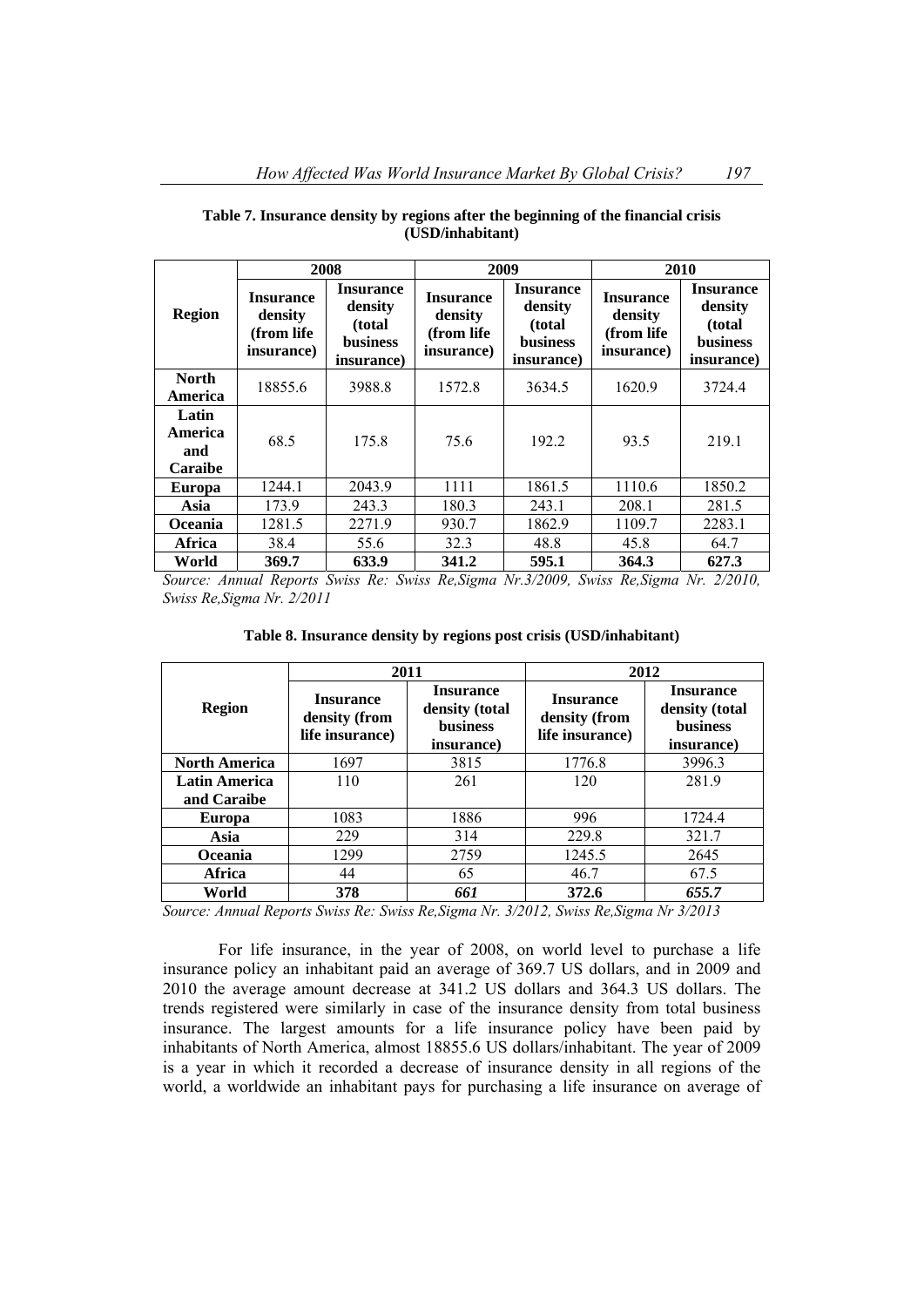341.2 US dollars, and in case of total business insurance(life + non-life) an average of 595.1 US dollars. During 2010, insurance density worldwide increased by 6.34% compared with the previous year, and in Europe it was registered the smallest increase by 0.03%.

It is also observed that this situation is different from the period before the economic and financial crisis began, so during 2005-2007 it was recorded a increasing worldwide insurance density, from 518.5 US dollars/inhabitant in 2005, to 554.8 US dollars/inhabitant in 2006 and 607.7 US dollars/inhabitant in 2007 (in case of total business insurance). For purchasing a life insurance in the period 2005-2007, an inhabitant worldwide paid an average of 299.5 US dollars in 2005, increasing at 341.2 US dollars in 2006 and 358.1 US dollars in 2007.

In 2011 insurance density increased of 661 US dollars in case of total business insurance and at 378 US dollars in case of life insurance, and in the last year of the analyzed period is registered an decreasing level, being of 655.7 US dollars from total business and of 372.6 US dollars from life insurance.

At the beginning of the financial crisis in countries with emerging economy the insurance density was over 40 times less than in developed countries.

## **4. EFEECTS OF THE FINANCIAL CRISIS ON INSURANCE PENETRATION**

Another indicator analysed in the comparative study is insurance penetration rate. Insurance penetration is measured as annual insurance premiums in US dollars as a percentage of gross written premiums in gross domestic product.

$$
G = \frac{GWP}{GDP} \times 100\tag{1}
$$

where:

G – insurance penetration degree;

GWP – gross written premiums;

GDP – gross domestic product.

In Table 9 it is presented the evolution of the insurance penetration from the main regions worldwide before the beginning of the economic and financial crisis.

Also in Table 10 is presented the evolution of the insurance penetration from the main regions worldwide after the start and under economic and financial crisis effects.

In terms of insurance penetration rate the data from table 9 shows no changes in the period between 2005 and 2007, so the percentage of gross written premiums in gross domestic product being similar, about 7.5% in case of total business insurance and about 4.3%-4.5% in case of life insurance.

The data from table 10 shows the decrease trends worldwide from 7.52% in 2005 to 6.9% in 2010. The trend is similar in case of insurance penetration rate from life insurance; it was 4.34% in 2005 and decrease to 4.0% in 2010.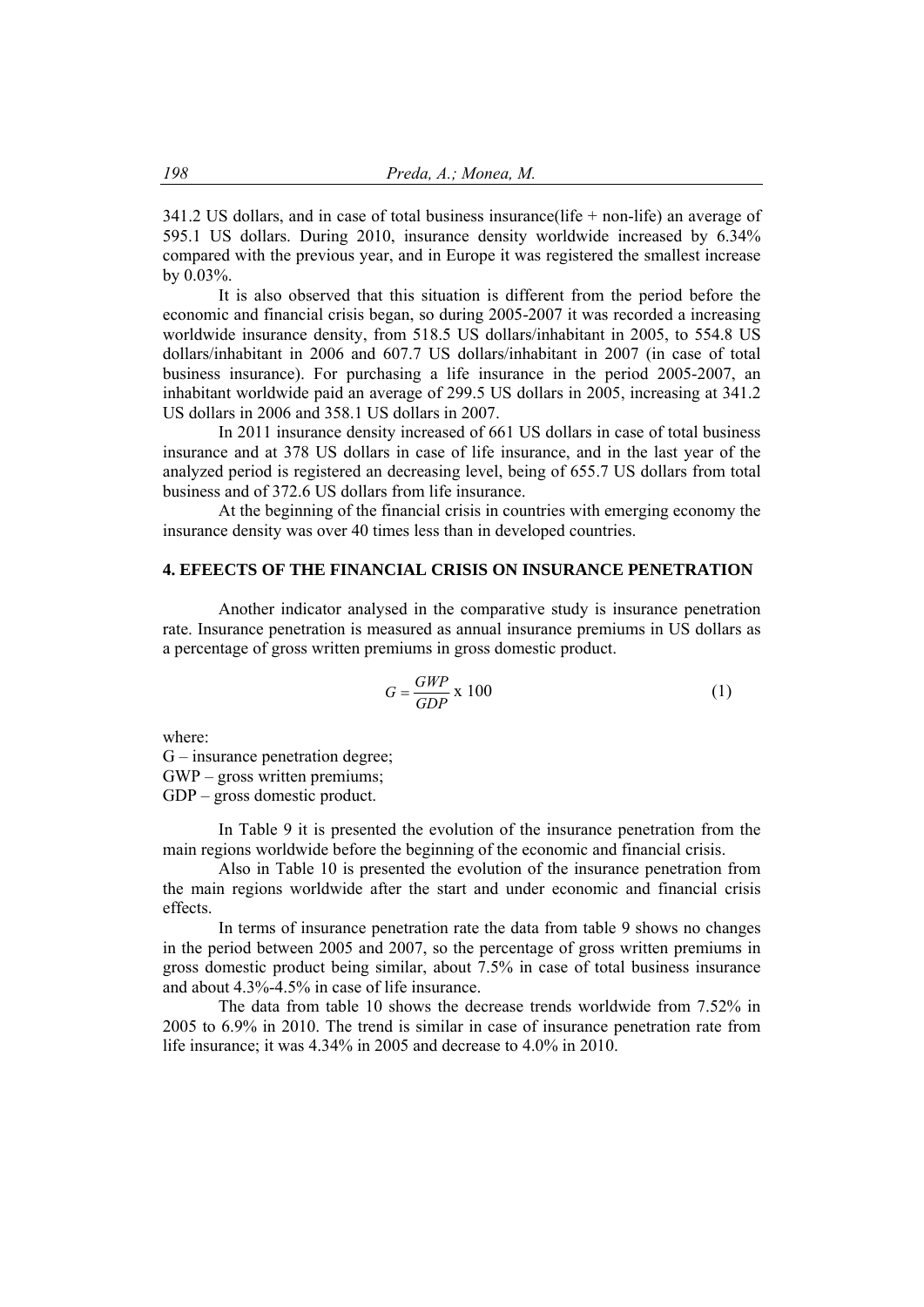In 2010 the highest insurance penetration (from total business insurance) is registered in North America, equal to 7.8%, followed by Europe with 7.5% and Asia with a rate of 6.2%.

Analyzing the insurance penetration from life insurance in 2010 the highest insurance penetration is registered in Europe equal to 4.5%, followed by Asia and North America (3.4%).

|  | Tabel 9. Insurance penetration by regions before the beginning of the financial crisis |              |  |  |  |
|--|----------------------------------------------------------------------------------------|--------------|--|--|--|
|  |                                                                                        | $(%$ in GDP) |  |  |  |

|                |                                                              | 2005                                                                        |                                                              | 2006                                                                        | 2007                                                         |                                                                            |  |
|----------------|--------------------------------------------------------------|-----------------------------------------------------------------------------|--------------------------------------------------------------|-----------------------------------------------------------------------------|--------------------------------------------------------------|----------------------------------------------------------------------------|--|
| <b>Region</b>  | <b>Insurance</b><br>penetration<br>(from life)<br>insurance) | <b>Insurance</b><br>penetration<br>(total)<br><b>business</b><br>insurance) | <b>Insurance</b><br>penetration<br>(from life)<br>insurance) | <b>Insurance</b><br>penetration<br>(total)<br><b>business</b><br>insurance) | <b>Insurance</b><br>penetration<br>(from life)<br>insurance) | <b>Insurance</b><br>penetration<br>(total<br><b>business</b><br>insurance) |  |
| <b>North</b>   | 4.05                                                         | 8.97                                                                        | 3.9                                                          | 8.7                                                                         | 4.1                                                          | 8.7                                                                        |  |
| America        |                                                              |                                                                             |                                                              |                                                                             |                                                              |                                                                            |  |
| Latin          | 0.93                                                         | 2.35                                                                        | 1.0                                                          | 2.4                                                                         | 1.0                                                          | 2.5                                                                        |  |
| America /      |                                                              |                                                                             |                                                              |                                                                             |                                                              |                                                                            |  |
| <b>Caraibe</b> |                                                              |                                                                             |                                                              |                                                                             |                                                              |                                                                            |  |
| <b>Europa</b>  | 4.69                                                         | 7.78                                                                        | 5.3                                                          | 8.3                                                                         | 5.0                                                          | 8.0                                                                        |  |
| Asia           | 5.16                                                         | 6.83                                                                        | 5.0                                                          | 6.6                                                                         | 4.6                                                          | 6.2                                                                        |  |
| Oceania        | 3.16                                                         | 6.38                                                                        | 3.4                                                          | 6.7                                                                         | 3.4                                                          | 6.6                                                                        |  |
| Africa         | 3.33                                                         | 4.80                                                                        | 3.4                                                          | 4.8                                                                         | 3.1                                                          | 4.3                                                                        |  |
| World          | 4.34                                                         | 7.52                                                                        | 4.5                                                          | 7.5                                                                         | 4.41                                                         | 7.49                                                                       |  |

*Source: Annual Reports Swiss Re: Swiss Re,Sigma Nr. 5/2006, Swiss Re,Sigma Nr. 4/2007, Swiss Re,Sigma Nr. 3/2008*

## **Table 10. Insurance penetration by regions after the beginning of the financial crisis (% in GDP)**

|                |                                                              | 2008                                                                       | 2009                                                         |                                                                             | 2010                                                         |                                                                            |  |
|----------------|--------------------------------------------------------------|----------------------------------------------------------------------------|--------------------------------------------------------------|-----------------------------------------------------------------------------|--------------------------------------------------------------|----------------------------------------------------------------------------|--|
| Region         | <b>Insurance</b><br>penetration<br>(from life)<br>insurance) | <b>Insurance</b><br>penetration<br>(total<br><b>business</b><br>insurance) | <b>Insurance</b><br>penetration<br>(from life)<br>insurance) | <b>Insurance</b><br>penetration<br>(total)<br><b>business</b><br>insurance) | <b>Insurance</b><br>penetration<br>(from life)<br>insurance) | <b>Insurance</b><br>penetration<br>(total<br><b>business</b><br>insurance) |  |
| <b>North</b>   | 4.0                                                          | 8.5                                                                        | 3.4                                                          | 7.9                                                                         | 3.4                                                          | 7.8                                                                        |  |
| America        |                                                              |                                                                            |                                                              |                                                                             |                                                              |                                                                            |  |
| Latin          | 1.0                                                          | 2.5                                                                        | 1.1                                                          | 2.8                                                                         | 1.1                                                          | 2.7                                                                        |  |
| America        |                                                              |                                                                            |                                                              |                                                                             |                                                              |                                                                            |  |
| and            |                                                              |                                                                            |                                                              |                                                                             |                                                              |                                                                            |  |
| <b>Caraibe</b> |                                                              |                                                                            |                                                              |                                                                             |                                                              |                                                                            |  |
| Europa         | 4.5                                                          | 7.5                                                                        | 4.5                                                          | 7.6                                                                         | 4.5                                                          | 7.5                                                                        |  |
| Asia           | 4.4                                                          | 6.0                                                                        | 4.5                                                          | 6.1                                                                         | 4.5                                                          | 6.2                                                                        |  |
| <b>Oceania</b> | 4.0                                                          | 7.0                                                                        | 3.1                                                          | 6.2                                                                         | 2.8                                                          | 5.8                                                                        |  |
| Africa         | 2.5                                                          | 3.6                                                                        | 2.2                                                          | 3.3                                                                         | 2.7                                                          | 3.9                                                                        |  |
| World          | 4.1                                                          | 7.1                                                                        | 4.0                                                          | 7.0                                                                         | 4.0                                                          | 6.9                                                                        |  |

*Source: Annual Reports Swiss Re: Swiss Re,Sigma Nr.3/2009, Swiss Re,Sigma Nr. 2/2010, Swiss Re,Sigma Nr. 2/2011*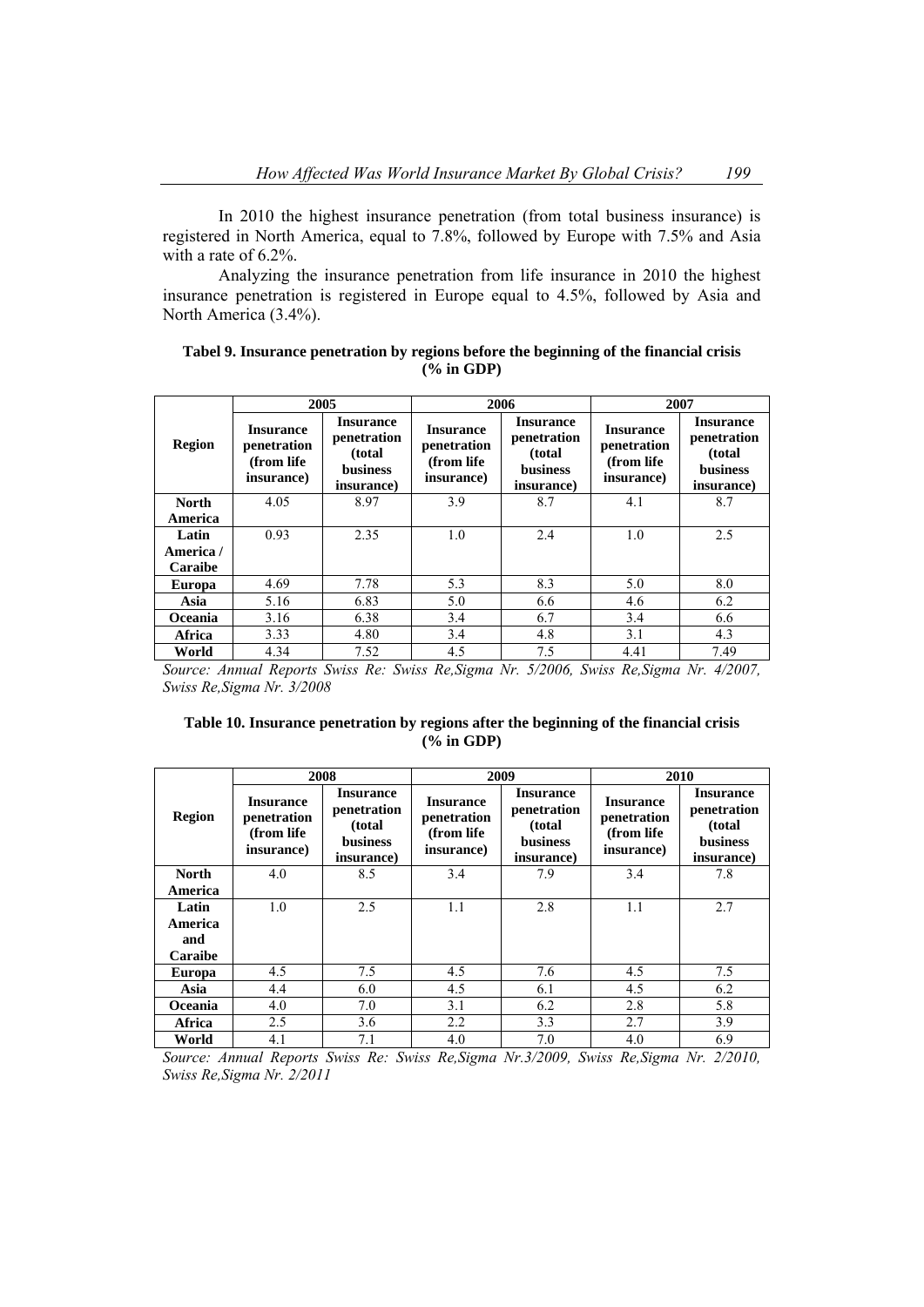In the last 2 years 2011, 2012 the value of the insurance penetration degree registered a decrease at 3,8% in 2011 and 3,7% in 2012 (from life insurance), and at 6,6% - 6,5% (in case of total business insurance). The values registered in the major regions of the world are presented in table 11.

|                          | 2011                                                        |                                                                         | 2012                                                         |                                                                  |
|--------------------------|-------------------------------------------------------------|-------------------------------------------------------------------------|--------------------------------------------------------------|------------------------------------------------------------------|
| <b>Region</b>            | <b>Insurance</b><br>penetration<br>(from life<br>insurance) | <b>Insurance</b><br>penetration (total<br><b>business</b><br>insurance) | <b>Insurance</b><br>penetration<br>(from life)<br>insurance) | <b>Insurance</b><br>penetration<br>(total business<br>insurance) |
| <b>North America</b>     | 3.5                                                         | 7.9                                                                     | 3.6                                                          | 8.0                                                              |
| <b>Latin America and</b> | 1.2                                                         | 2.8                                                                     | 1.3                                                          | 3.0                                                              |
| Caraibe                  |                                                             |                                                                         |                                                              |                                                                  |
| <b>Europa</b>            | 4.1                                                         | 7.1                                                                     | 3.9                                                          | 6.7                                                              |
| Asia                     | 4.3                                                         | 5.8                                                                     | 4.1                                                          | 5.7                                                              |
| <b>Oceania</b>           | 2.8                                                         | 5.9                                                                     | 2.6                                                          | 5.6                                                              |
| Africa                   | 2.5                                                         | 3.6                                                                     | 2.5                                                          | 3.7                                                              |
| World                    | 3.8                                                         | 6.6                                                                     | 3.7                                                          | 6.5                                                              |

**Table 11. Insurance penetration by regions post crisis (% in GDP)**

*Source: Annual Reports Swiss Re: Swiss Re,Sigma Nr. 3/2012, Swiss Re,Sigma Nr 3/2013*

## **5. CONCLUSIONS**

Economic and financial crisis had direct and indirect effects on world insurance market. Among crisis direct effects the most significant was decrease of the populations incomes, and of course those available from insurance purposes, which leads to a significant insurance mitigation, most of unit-linked insurance contracts. In time of recession financial priorities changes, people use their financial resources for consume not for savings. The other effects consists in decrease of the stock price index, interest ratio variation, decrease of profits, earnings, and investments which affect more trends in life insurance than non-life one. These effects underline the relations between the financial system components and insurance activity. One of the first financial crisis impacts refers to reduction of the insurer undertakings solvability and assets value.

In the period of the study European continent was and still is the largest insurance market from the world through gross premium volume, being that market which dictate world insurance course, followed by America, Asia, Oceania and Africa. The year of 2009 was the most affected year by global crisis pointing out a decrease of gross premium volume with a single exception regarding trends from Asia. Global crisis effects were more visible on life insurance sector than non-life insurance.

For the economy of each country, the share of life insurance should be higher than that of other insurance forms, since it participates in the loan offer on the financial market by fructifying the reserves that are made in the form of investments in bank deposits, treasury bills, bonds, loans to the policyholders in the account of the sums insured for life insurance and other forms of investments. These reserves are invested depending on the possibilities of fructification, on the legal provisions regarding the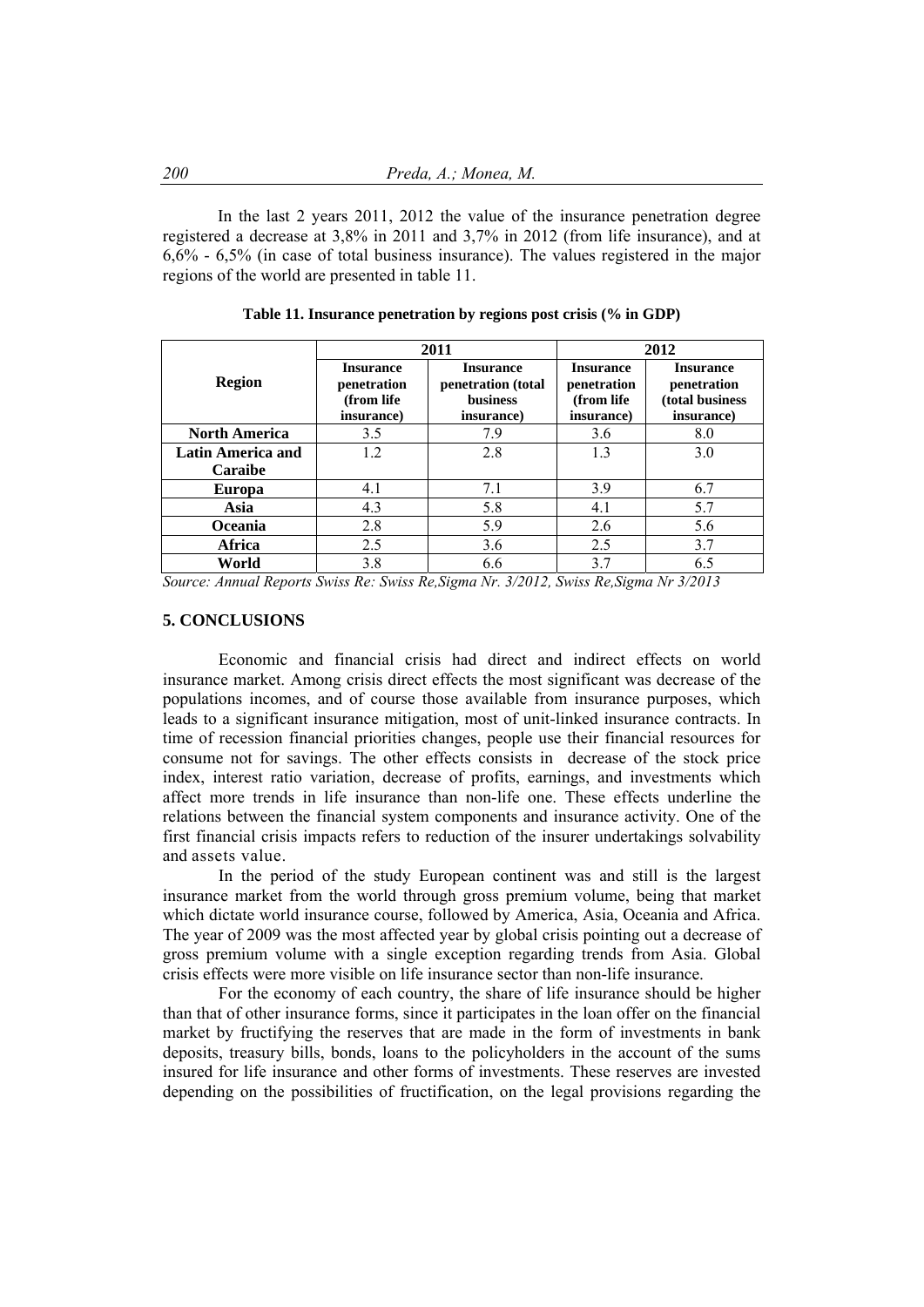level of liquidities that should be ensured and the ratio of investments in various types of assets.

At international level, the crisis had an impact on the international market of insurances in a different way, from one region to other, from one country to other. Referring to life insurance, the developed countries were less affected than the countries with emergent economy. Reducing the spending capacity of the clients correlated with reduction of profit in investments resulted in the decline of sales for all types of insurance at international level in the year 2009. In the year 2010 the volume of sales for all types of products has a slightly increasing tendency, which I believe will stay like that in the years to come as well.

The analysts believe that such a global crisis has never been before, and the steps to counteract it, the diminution of its effects and prevention in the future of a reappearance is difficult process involving cooperation at international level between governments and surveillance authorities. The regional or global solutions require time, long negotiations, and are meant to counteract the accentuation of economic protectionism and nationalism, obvious in all countries in the period of the beginning of the crisis. At present, at international level, from the data collected results that there are great discrepancies in covering through insurance, this varying from one country to other, hundreds of thousands of under insured individuals needing the financial protection offered by these products. Confronted with an increasing life expectation and with decreasing national reserves due to social-political and economic causes, especially product covering longevity risks are those sustaining increase in the states with advanced technology.

Meanwhile, there is a great deficiency in underinsuring in the emergent countries, which will be fructified in the future years by the insurers. The segment of life insurance experienced significant increase on emergent markets in Asia, but also on great European markets. In the USA and in Great Britain, the businesses of life insurers went down, but not very rapidly. Looking back to the year 2010, most of the insurance companies came back to the level before the crisis of the analyzed indicators. This favourable evolution is valid both for the insurers in countries with well developed economies, and in countries with developing economies. There are a series of risks of which the insurance industry should be permanently aware: possibility of new disturbances on the financial markets is one of those.

#### **REFERENCES:**

- **[1**]. **Astor, B.** (1999) *CliffsNotes Understandind life insurance*, IDG Books Worldwide, Inc., **SUA**
- **[2]. Bhuyan, V.** (2009) *Life Markets*, John Wiley &Sons, Canada
- **[3]. Ciurel, V.** (2011) *Asigurări şi reasigurări.O perspectivă globală*, Editra Rentrop & Straton, Bucureşti
- **[4]. Cook T***.* (2007) *Global Sourcing Logistics How to Manage Risk and Gain Competitive Advantage in a Worldwide Marketplace,* American Management Association, SUA 2007
- **[5]. Lomborg, B.** (2004) *Global Crises, Global Solutions*, Cambridge University Press, New York